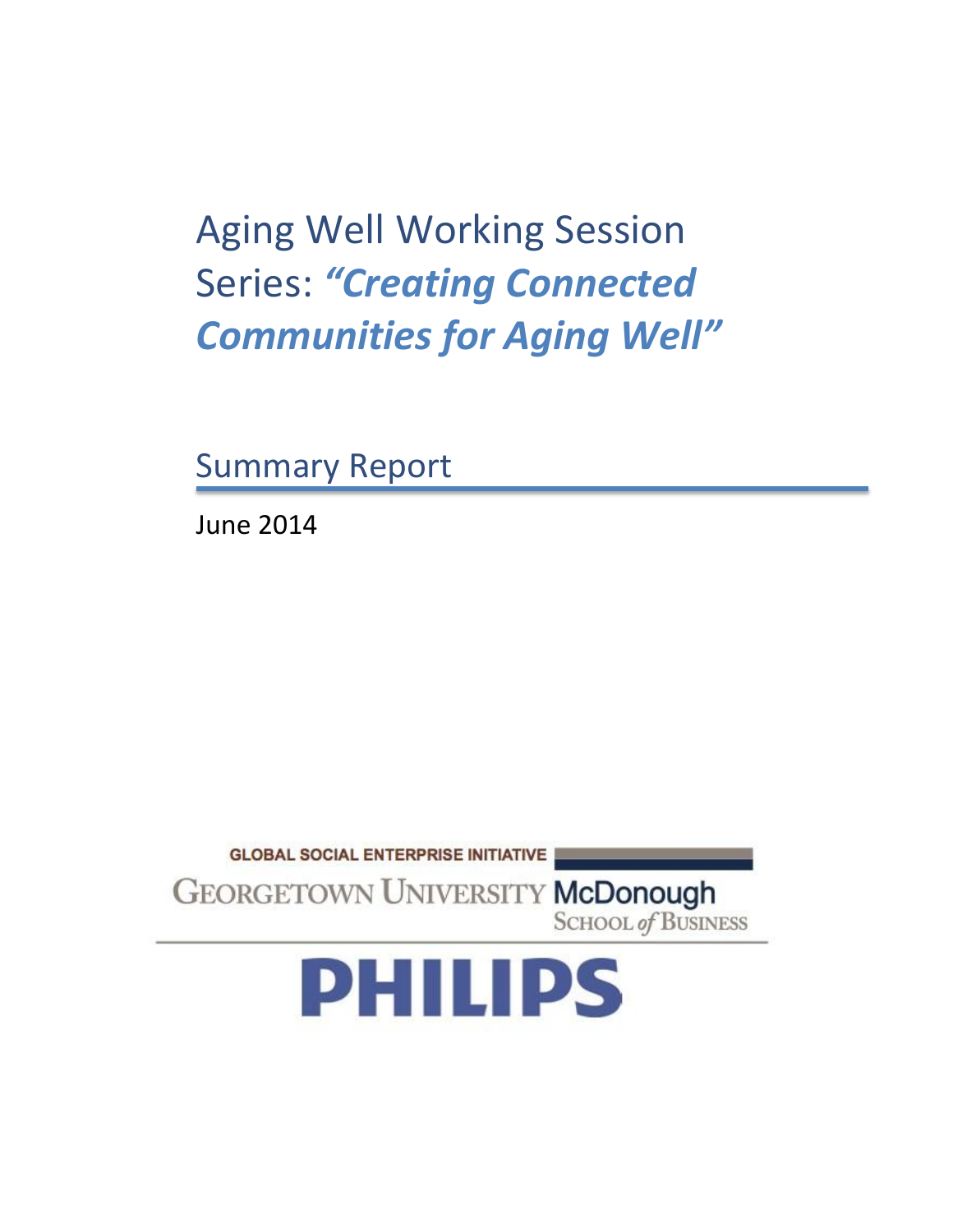# **Executive Summary**

Most Americans see themselves living independent and fulfilling lives in their own homes and communities as they age. With a \$2 billion aging well technology market that is expected to grow ten-fold by 2020, it would appear that assistive technology for the aging also known as "gerontechnology" as well as other smart technologies can help aging adults achieve this lifestyle vision for themselves. However, there are limitations to their adoption by consumers as well as a lack of urgency and infrastructure at the community level to support them.

In May 2014, Philips and the Global Social Enterprise Initiative (GSEI) at Georgetown's McDonough School of Business held an "Aging Well Working Session: *Creating Connected Communities for Aging Well*" to look at this issue more closely. The session introduced a study that identified some of the attitudinal barriers that need to be overcome if smart home technologies are to be more widely adopted. It also explored what consumers, aged 50-80 most value in their community settings to help them remain in their homes.

The consumer study was supplemented with a series of in-depth interviews with real estate developers working in residential, mixed-use and commercial settings to understand what considerations, if any, were being made for technology integration to support consumers' desire to age in their homes. The study found that even though 91% of older Americans say they want to live in their own homes as they age, most do not plan to take the necessary steps such as remodeling their homes or adapting smart home technologies to ensure they can maintain their desired lifestyle.

Participants at the session included decision makers from business, nonprofit, local and federal government, and academe with expertise in aging, housing and real estate development, health care, technology, and policy. (Appendix A.)

During the session, participants were asked: what is the ecosystem needed to support technologies being designed to connect aging residents to product and service innovations offered by local businesses, community services, and the "built space"? We also wanted to know if the promise for these technologies to enable adults to remain in their homes, reduce the number of caregiver hours and/or delay the age at which an elderly person requires assisted living is being fulfilled.

#### *Costly Perceptions Prevail*

The top barriers to making changes to one's home are perceived cost and disinterest, and simply not knowing where to begin. Nearly three in five respondents (59%) say they are not interested in upgrading their home, while one-third (33%) say upgrades are too costly and in-home technology too expensive (42%). One fourth (25%) of respondents are not interested in upgrades at all.

#### *Familiar Technology Finds Favorability*

Aging Americans are willing to invest in new technology for things that they are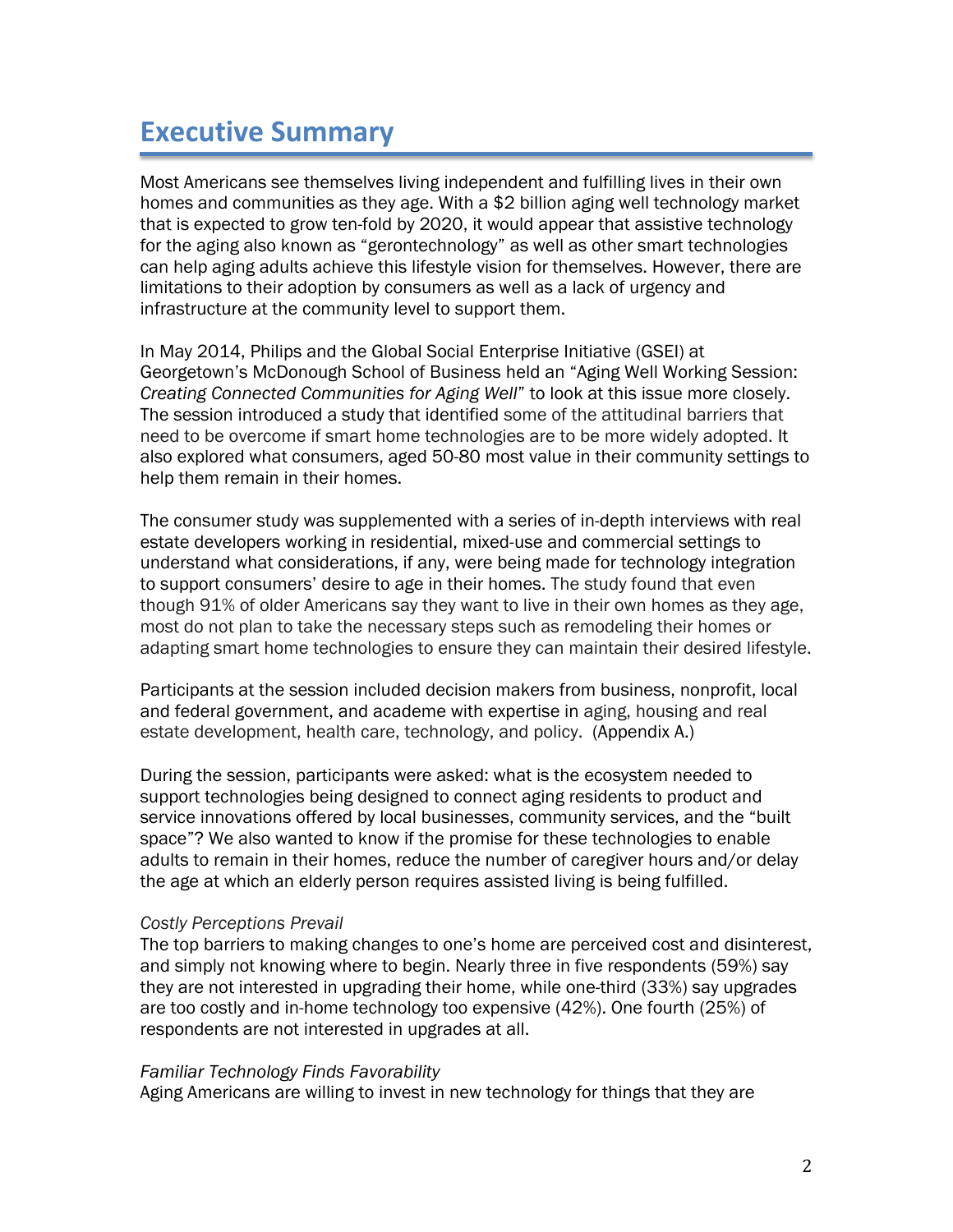comfortable with and use regularly and in which benefits are tangible. The Internet, WiFi, programmable thermostats are technologies that fit this comfort level, while the category of assistive technologies are newer to the marketplace and have not yet gained a strong foothold with the target consumer.

#### *Important Factors in Homes and Communities*

Having grocery stores nearby (83%), access to hospitals and medical centers (77%), and walkability (73%) are the most important factors to have in ones community as consumers age, while at-home residents most value homes with low-maintenance exteriors (58%), master bedrooms and baths on the first floor (54%), and effective lighting through the house (54%).

The in-depth interviews with real estate developers also revealed concern over the cost of smart home technologies. Developers are doing limited integration of technology solutions other than providing hi-speed Internet access and WiFi and believe technology integration to enable aging at home can be addressed ten to fifteen years from now.

Over the course of the roundtable session and break out groups, some common themes emerged which corroborate and provide deeper insights into what was learned in the consumer study:

- *Products are not for me*: Many session participants are of the opinion that the single biggest barrier to greater adoption of smart technologies is the stigma associated with these products and services. There is an opportunity to apply design thinking into product and service solutions.
- *People need to "age into" technology*: A major hurdle with consumers is in helping them to accept a category of products and services that many in the room labeled as "who wants to think about getting old"? As a result, product strategies are needed to expose today's Boomers to smart home applications now to ensure a seamless transition to more assistive, smart technologies later on.
- *Opportunity for reframing costs*: To overcome the consumer perception that smart home technologies are expensive, the products and services need to be positioned not solely as enablers for independent living, but more as a cost savings when compared to the cost of institutional care, or as a way to decrease the number of caregiver hours.
- *Who is the customer*: Smart home technologies have a dual consumer the aging adult and their adult age children – and distribution strategies, product positioning, and marketing communications need to recognize these different audiences. There is a hypothesis that adult children are not as price sensitive, but their parents will look more to reimbursement from their insurance provider, Medicare, or Medicaid.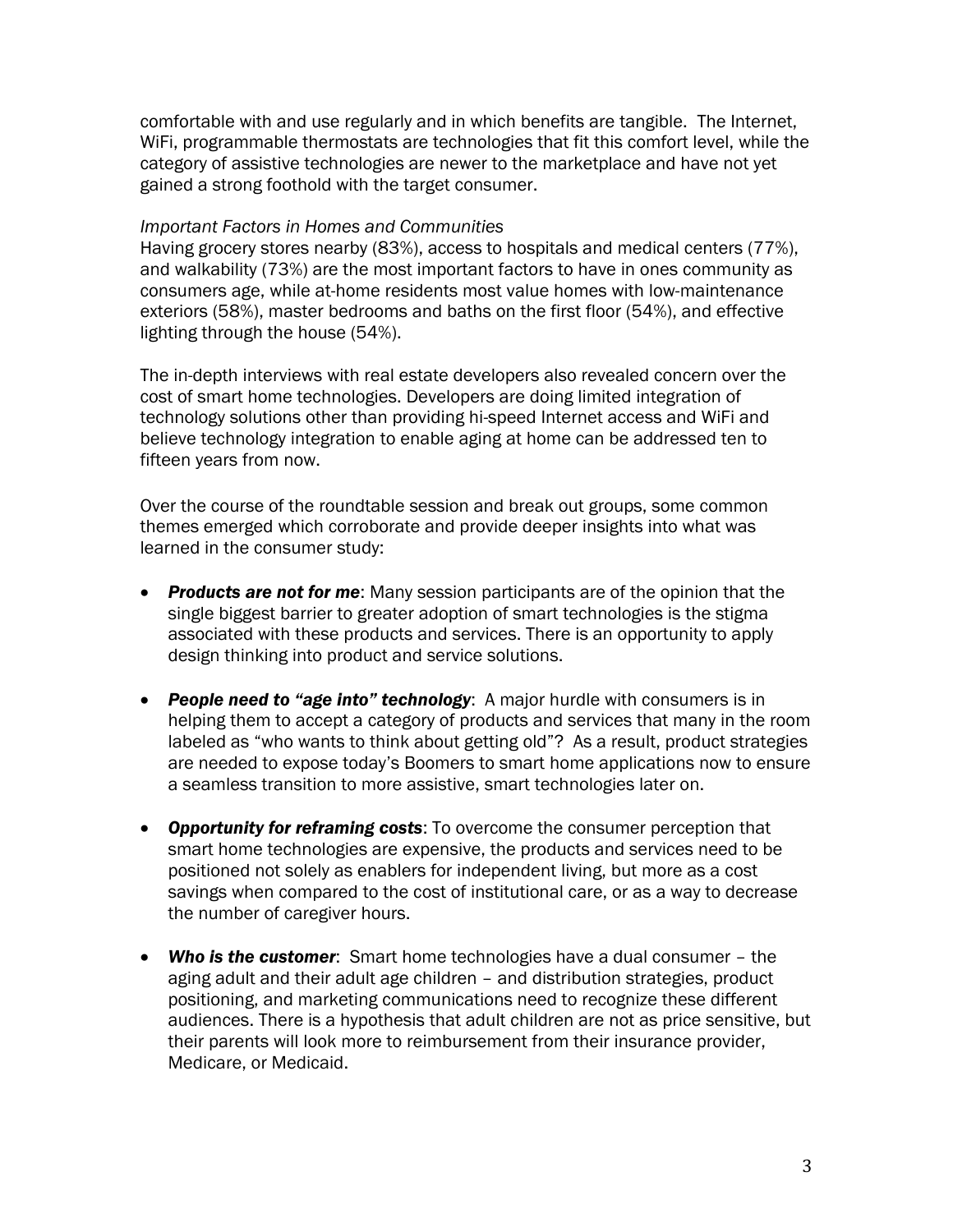*A supplement, not a replacement*: Technology solutions hold much promise in terms of enabling adults to remain in their homes and saving costs in the process, however session participants emphasized that they are not a substitute to human contact. Any viable strategy for leveraging smart home, assistive technologies needs to recognize this important factor.

Working session participants were selected to participate not only for their expertise, but also for their role as leaders, decision makers, and influencers. Several participants expressed a strong desire to take on the challenges identified and discussed at the session and recommended various courses of action that are being evaluated by the Philips-GSEI team. These ideas include:

- forming a coalition to create a national research infrastructure;
- designing a pilot project(s) or "living lab" to demonstrate and measure the benefits of smart technologies;
- identifying the most promising solutions and models on the ground;
- spreading the knowledge to cities, their planners, and their developers and more.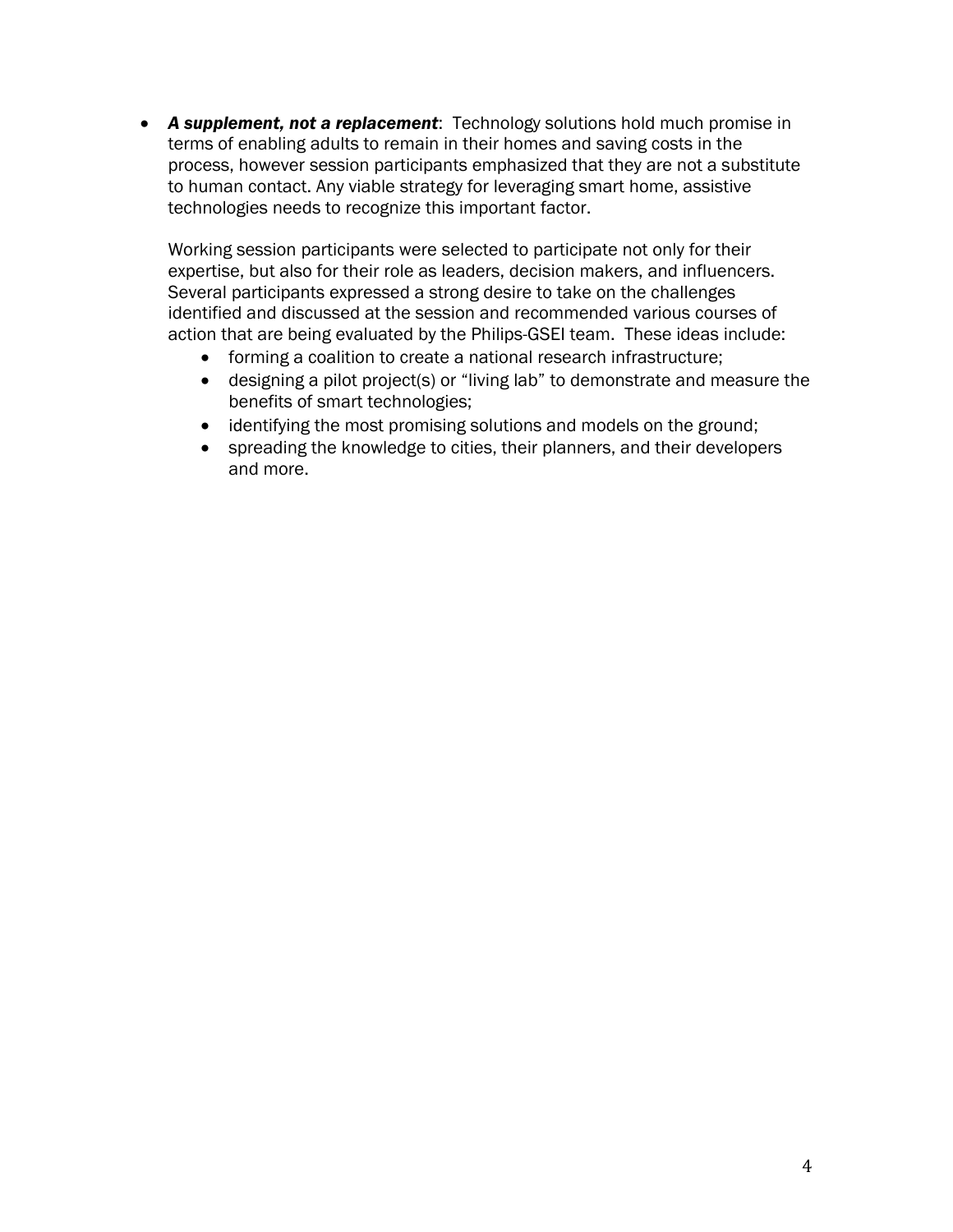# **Overview**

Most Americans see themselves living independent and fulfilling lives in their own homes and communities as they age. However, for far too many Americans, this vision and desire do not translate into reality. More than 70 percent of Americans over the age of 65 will need long-term care services at some point in their lives, according to a study by the U.S. Department of Health and Human Services (HHS). Additionally, the HHS reports that anyone reaching age 65 has a 40 percent chance of entering a nursing home at some point in their lives, and 20 percent of those individuals will live there for at least five years.<sup>1</sup>

Can technology and the way we connect to our communities help our aging population overcome these odds? With the boom of technology innovations being developed for inside the home such as remote monitoring, smart appliances, and energy efficient devices, the question seems to be about how they are connecting with products and services offered by local businesses, community services, and the "built space." Are developers embracing the coming "gray tsunami" and incorporating an aging consumer into their designs and projects? Are local service providers and government agencies building technology-based solutions to communicate and deliver benefits to older residents?

The Global Social Enterprise Initiative (GSEI) at Georgetown University's McDonough School of Business and Philips, the health and well-being company, in collaboration with Georgetown's urban and regional planning division and the American Architectural Foundation (AAF), set out to identify what is needed to create an ecosystem infused with technology for older Americans to live and age well in their homes and communities. A consumer study of 50-80 year olds, interviews with real estate developers, and a working session with experts in health care, consumer behavior, product innovation, retail, real estate development, community development, municipal and regional planning, policy, and academia informed this report.

# Research Findings

l

There is a tenuous connection between the promise of smart home technology solutions and the perceived benefit to consumers who cannot envision how some of the new technologies can help them be independent and stay in their homes. The aging well tech market, also known as "gerontechnology", is estimated at \$2 billion<sup>2</sup> annually and expected to grow ten-fold by 20203. Real estate developers are well

 $^{1}$  Banham, Ross, "Facing the Future: when it comes to accepting the need for long-term care down the road, many opt for denial", Wall Street Journal, 2010.

<sup>&</sup>lt;sup>2</sup> Orlov, Laurie M. Technology for Aging In Place: 2013 Market Overview, July 20, 2013, www.aginginplacetech.com.

 $^3$  Cusano, Donna, "The 'grey' market is where it's at for 'quantified selfing".Telehealth & Telecare Aware, April 29, 2014.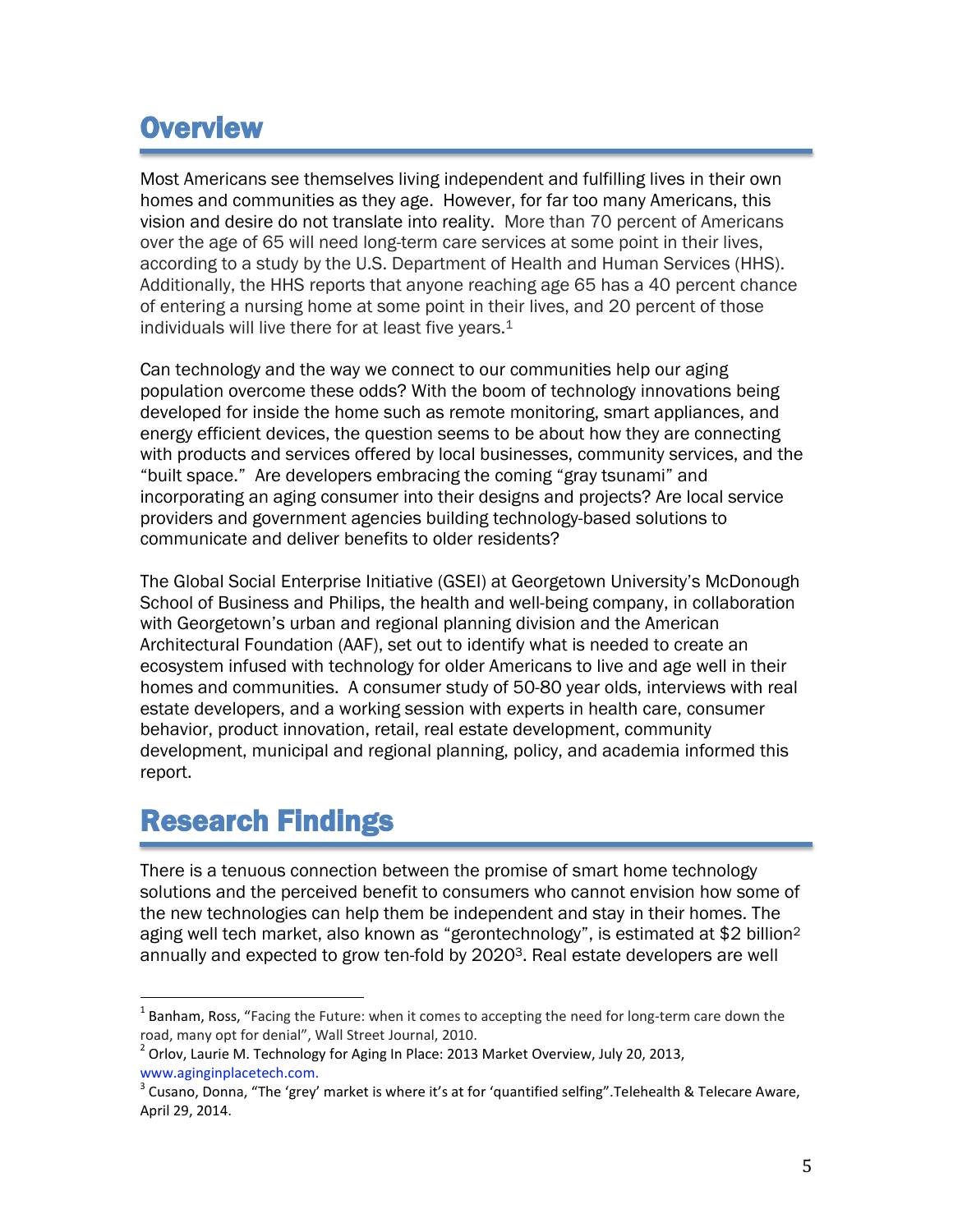aware of the demographic shift (by 2030 one out of every five people in the U.S. will be 65+4) that is underway in their communities. However, most of the developers interviewed do not see the immediate need to incorporate technology solutions that can enable older individuals to stay in their homes. Most stated that they believe these changes do not need to be implemented for another 10-15 years.

What are the implications for this apparent disconnect between technology developers and technology adopters – the consumers and real estate developers who are vital parts of the ecosystem for aging well and living independently?

## *Insights from New Study of Technology, Mature Adults, and their Communities*

Even though 91% of older Americans say they want to live in their own home or apartment, they do not readily understand how technology might play a role in allowing them to do so. This is according to a new study of 1,000 consumers aged 50-80 conducted in April 2014 by GSEI and Philips.

Most consumers are not planning to remodel or upgrade their homes to accommodate their desire to live independently. The majority, particularly those age 60 and over, simply have no interest in upgrades or the use of smart technology applications. They perceive upgrades and smart technologies as cost prohibitive, but they also simply do not know where to start or what changes would be most useful to them.

# *How do they view home upgrades or retrofits?*

- While over 83% of those surveyed own their own home, only 21% of those aged 60 and over intend to remodel, retrofit or upgrade their home.
	- o Of those planning to retrofit or remodel their homes, less them one third, or 29% would consider both physical and technology upgrades. 23% would consider technology upgrades only.
	- o Among those who are prepared to retrofit or upgrade, two-thirds would spend up to \$5,000 on physical updates, and almost a third would spend that much to do smart home updates. (15% said they would spend "whatever it takes" to stay in their own home – however, this is just for physical updates/upgrades and not technology).
- The top barriers to retrofitting or upgrading their homes are perceived cost and disinterest. Nearly three in five respondents (59%) say they are not interested in upgrading their homes, while 35% say it's too expensive and one-fifth (20%) are not interested in upgrading within home technology.
- Presented with various options for remodeling or upgrading their homes, respondents rated hi-speed Internet connections (62%); security systems (52%) and other items in the security category, such as home monitoring

l <sup>4</sup> Livable Communities, aarp.org.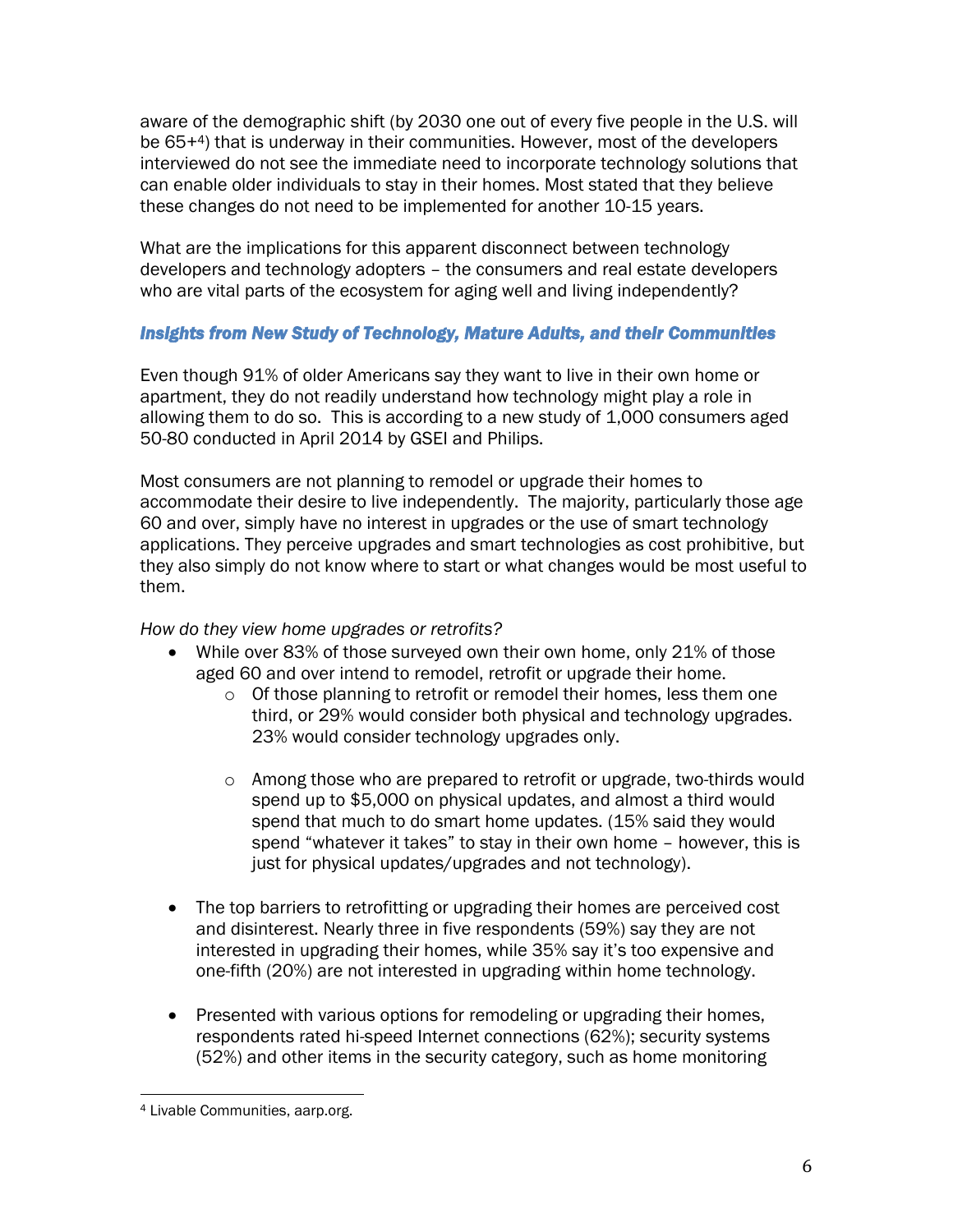(41%), programmable locks and keypads (31%), and notification systems 41%); and automated thermostats (49%) as features they felt would be most beneficial to them. These are all technologies that already exist in their homes today, suggesting that familiarity with these technology applications yields higher interest versus some of the newer, yet potentially more promising products such as smart appliances and driverless cars.

*What is technology connecting them to in the community?*

- Half of respondents currently use technology to refill prescriptions. They also use it to access government services (45%) and connect with doctors (40%).
- 50-60 year olds, however, primarily use technology in their home for entertainment.

### *What Consumers Want in Communities and Homes*

- As they age, respondents feel the three most important factors for communities are high-speed internet access (87%), nearby grocery stores (83%), and access to hospital and medical care (77%).
- Respondents also place a high level of importance on having walkability (73%), outscoring access to parks and outdoor recreation (50%) and access to gyms/indoor exercise and wellness facilities (36%) and access to parks and outdoor recreation (50%).
- The most important factors inside the home are a low-maintenance exterior (58%), master bedroom and baths on the first floor (54%), and effective lighting throughout the house (54%).

### *Industry Insights from Developers*

Like consumers, developers acknowledge that technology applications in the home can be useful and interesting, but technology is currently viewed as a cost, rather than a way to provide benefits or value. These and other insights came from one-toone interviews with experts working in residential, mixed-used, and commercial real estate development (see Appendix 1 for list of interviewees). We learned how the industry is, or is not, responding to the converging trends of an aging population and increasing incidence of smart technologies in homes, in local businesses, and community services.

Few developers are thinking about how aging residents can use smart home technologies<sup>5</sup> to connect to their communities and tap into resources in their immediate surroundings, regardless of age. Developers are driven by today's client needs and economics. However, a few acknowledged that this short-term thinking is

 $\overline{a}$ <sup>5</sup> For the purpose of the session, the term "smart home" refers to "a residence equipped with technology that facilitates monitoring of residents to improve quality of life and promote physical independence, as well as to reduce caregiver burden."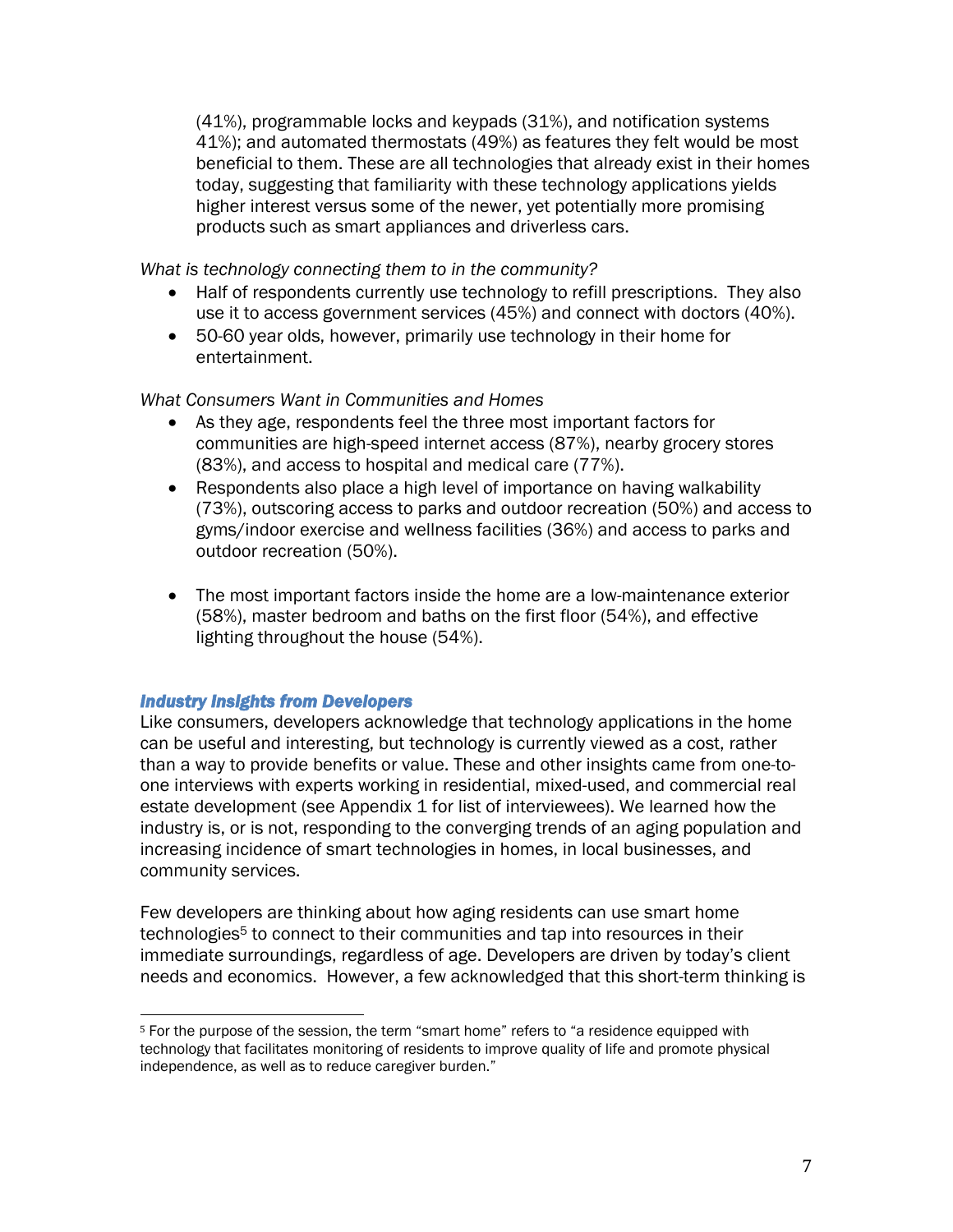problematic. One developer associated the technology integration conversation, to commercial development trends of the 1970's, 1980's and 1990's. Then, the focus was all about single use development such as the large big box retail stores and the shopping mall. Today, many of these built spaces are struggling as they lack the vibrancy of round-the-clock activity that energizes cities, are not readily accessible without a car, are subject to changing consumer trends, and are competing with shopping taking place more conveniently online. By not considering technology adoption and connectivity today against the needs of aging Boomers, this developer wondered if his industry was building tomorrow's equivalent of the dying shopping mall.

Nearly all those interviewed are well aware of America's aging population and had some knowledge of the increased incidence of technology, including smart technologies, being used in the home environment. Google's acquisition of NEST was top of mind with all but one interviewee. NEST was consistently given as an example of how the automated thermostat will play an important role in affordability as it "learns" the living patterns of residents and results in energy savings.

Additional important themes that emerged from the interviews include:

- Commercial developers believe technology integration can be addressed when the Boomers approach their 80's, about ten to fifteen years from now. At present, it appears to be a peripheral conversation especially among those who define themselves as "ROI-driven entrepreneurs" who view the technology as a cost rather than a value at this time.
- Multi-family property developers believe providing hi-speed Internet access and WiFi are sufficient for older adults.
- Builders are concerned about "making a home obsolete". They do not want to integrate technology into structures which may later become outdated and hard to remove or replace. One builder who was interviewed had earlier made investments in tablet or keypad driven, all-in-one systems that manage a home's lighting, security, and home entertainment. The builder now worries the companies behind these technology systems may not be in business in the future given the rapid pace of innovation.
- The average senior housing tenant is around 81 or 82 years old and is part of a generation that is generally not well-versed in technology. However, they might be using smart phones or cell phones to "connect" to friends and family members, refill prescriptions, or order take out from a local restaurant.
- Some retailers and restaurants are using technology for marketing and/or to customize their offerings to customer needs, a trend that could leave older, less technologically adept consumers struggling to keep up.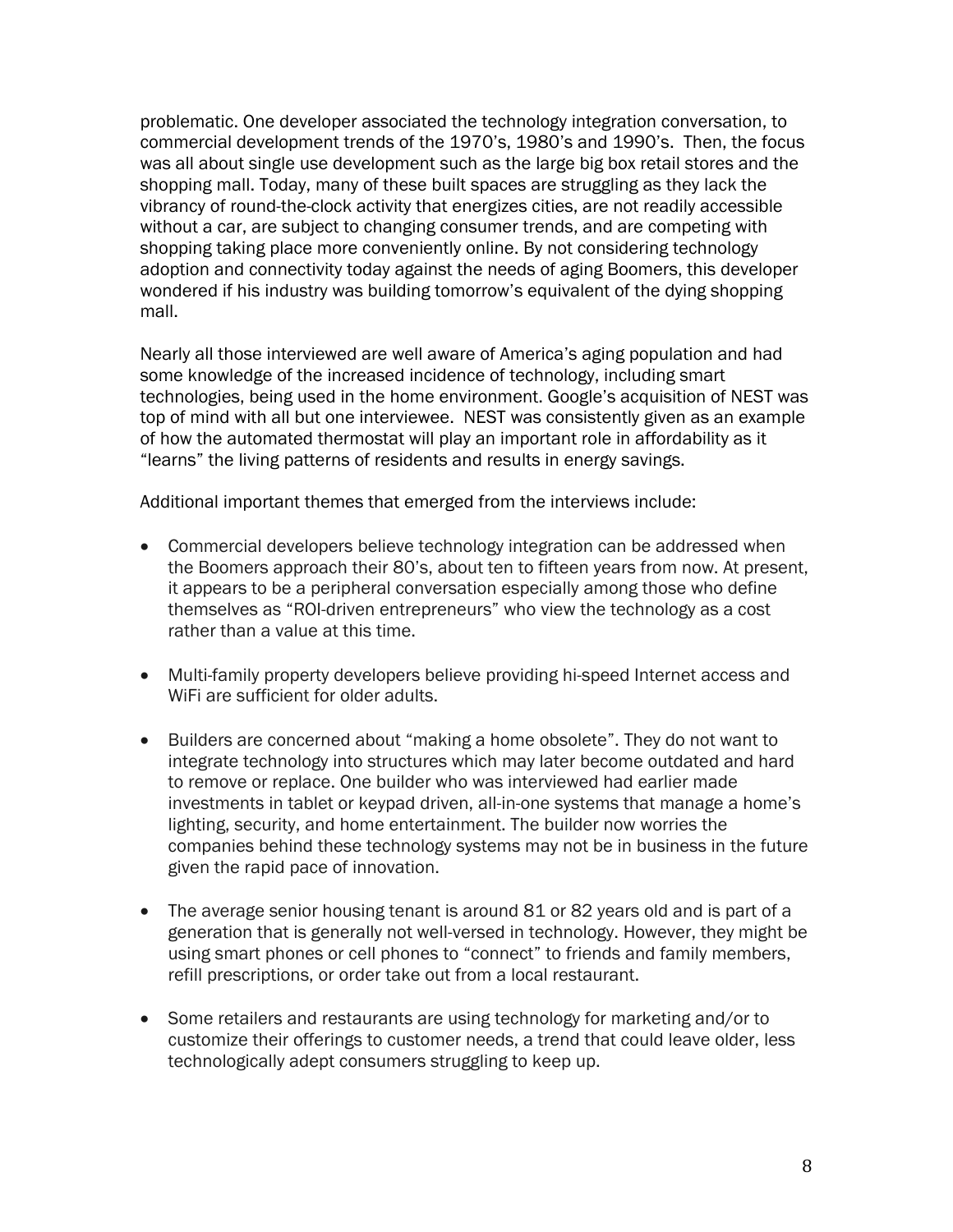- Developers working in the mixed-use space believe there is a page to be taken from the retail industry. They see how retailers are building deep and meaningful relationships with their customers, using technology as an enabler rather than a product, device or component.
- How built space is conceived of and delivered has not changed much in the last 100 years. There has been little innovation, however there are opportunities for creativity. One idea suggested was more modular structures

*"I think there's room for innovation . . . how we design and build is pretty much the same as 100 years ago. We design a structure – with floors, wrap it with curtain walls, put a façade on and stuff people inside and say 'live'."*

that are built in a controlled environment and then assembled on site.

 A few developers are questioning the sustainability of the age-restricted senior housing model and instead see more of a trend away from buying another home towards moving straight into apartments and condominiums located in thoughtfully planned communities with high walkability scores, convenient grocery and pharmacy access,

# Roundtable Findings

To understand the context for creating an ecosystem supporting older Americans to age at home, GSEI and Philips brought together in a May 2014 working session executive decision makers representing health care, consumer behavior, product innovation, retail, real estate development, community development, municipal and regional planning, policy, and academia (see Appendix 2). Armed with scenarios, they were asked them to tackle some key questions:

- To what degree is innovation fragmented and occurring in silos for the various individuals and entities working across everything from product and service delivery for the home to community service providers to developers of the "built space"? How can we promote more coordination and dialogue among innovators?
- What are some possible areas for collaboration? What are the risks for not doing so? What are the barriers that need to be overcome?
- How can we work together to help mature adults see the promise of and intrinsic value of incorporating more technology applications into their day-today lives?
- What is the next category of "familiar" technology applications that can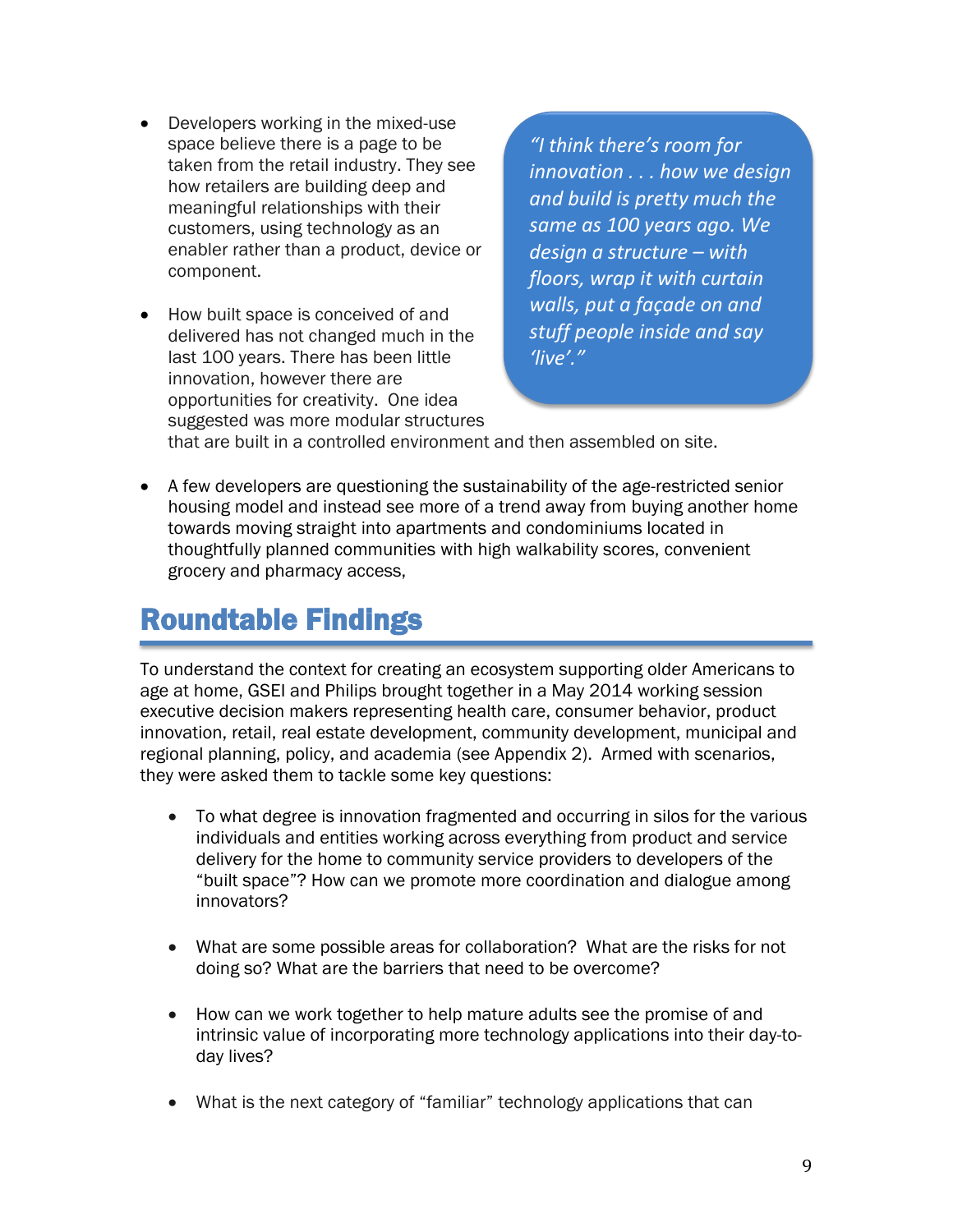become valued and indispensible to consumers who wish to remain in their homes as they age? For example, consider where the back-up camera technology in cars was a few years ago. What was once a "nice to have" feature is now becoming a mandated feature in all cars starting in May 2018. What is the equivalent technology product or service for the home that can enable individuals to remain there longer?

- What are the specific roles for each of the following stakeholders as we look to define an ecosystem for our aging population to remain in their homes?
	- o Residents/consumers
	- o Service providers (both commercial and not for profit)
	- o Designers
	- o Policymakers
	- o Corporate innovators
	- o City and regional planners
	- o Academics
	- o Local and federal government

Several themes emerged from the roundtable session, including some thoughts on barriers preventing more rapid adoption of smart technologies. These barriers include the stigma associated with the products, lack of familiarity, and perceived cost. The discussion also highlighted some opportunities to address positioning and marketing messaging to a dual set of consumers – aging resident and their adult-age children -- as well as ideas on what the field can do to shorten the timeframe when an ecosystem for connecting aging residents to their community, and vice versa, can become commonplace.

#### *Products Are Not For Me*

Solutions that can prevent and monitor falls, delay when an elderly person needs an assisted living situation, or reduce the need for caregiver help, have the potential to increase independence, provide peace of mind to children and friends, and potentially reduce care costs in the long run. However, some roundtable participants believe the single biggest barrier to greater adoption of smart technologies is the stigma associated with these products and services. Boomers and older adults do not want to think of products for "old people" and especially those that are poorly designed.

Participants readily acknowledged that it is a challenge to build a product that can help with independence and create the proper positioning and messaging to consumers who do not see themselves as old. And, there is the doubled-edged sword to consider when someone from the intended audience considers wearing a Personal Emergency Response System (PERS) device: "What if I do have a fall? Then, my kids may want to put me in a home." One participant with significant experience working in the gerontechology space believes there is a huge opportunity to reposition the PERS device, not as a product for monitoring, but rather as a service that provides responsiveness.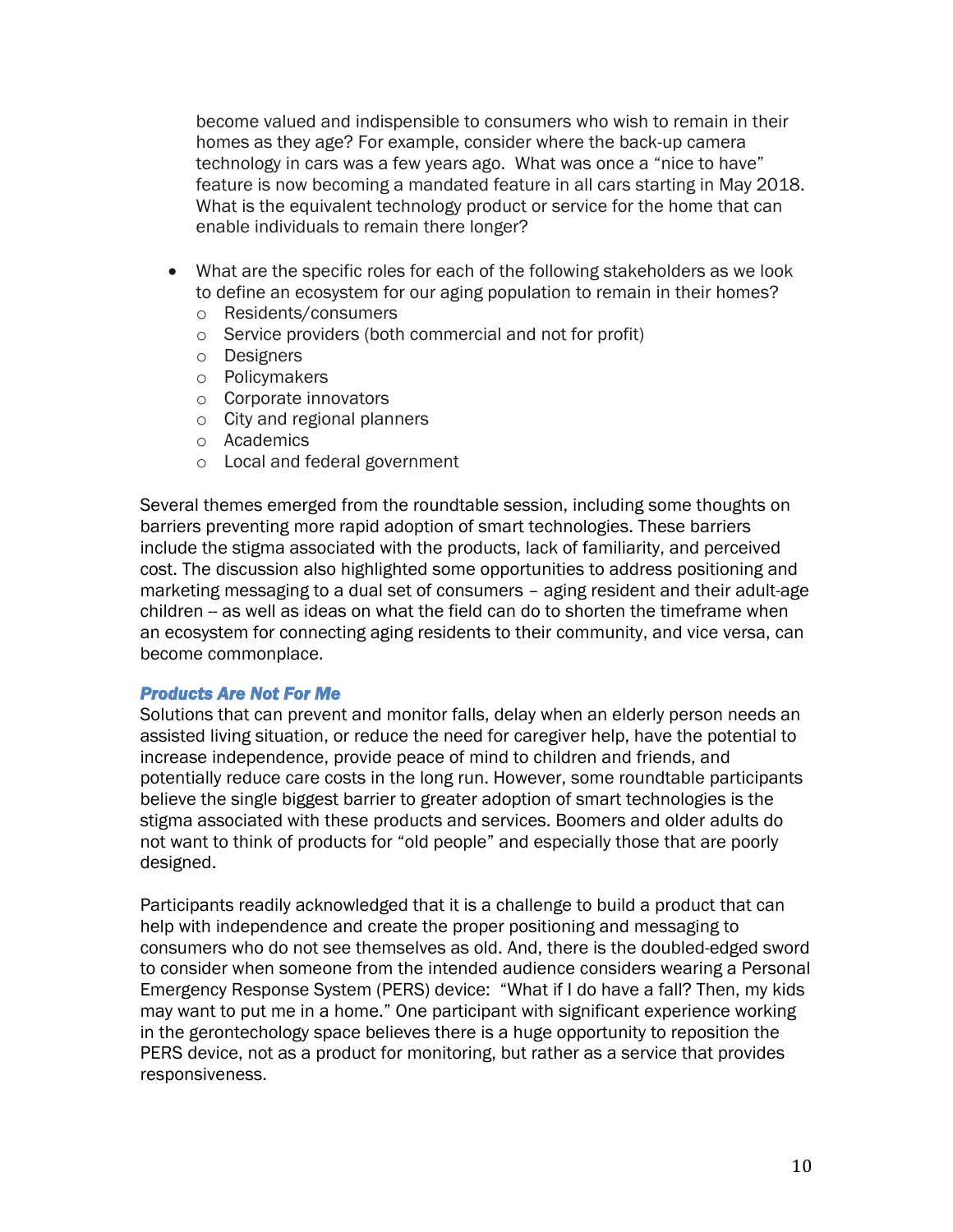#### *People need to "age into" technology*

Consistent with the findings of the consumer study, participants discussed how when technology is a part of a person's life today, it is very easy to see the tangible benefits. One of the challenges with the smart technologies designed to enable people to live independently is that individuals for whom they are designed to help do not readily see these products and services as relevant to them. It's difficult for some to imagine a time when they will need assistive technologies when the benefits are unknown. How do we get consumers comfortable with technology applications in a category – aging – that most do not want to acknowledge or think about?

WiFi, broadband, and programmable thermostats are technologies currently being used in many homes and across all age segments. Given the interest in home security and automated thermostats, could these products be the "bridge" to introduce health care products and services into the home? As consumers become comfortable with sensors that detect door openings or movement at entry points, could the next step become sensors on appliances, the medicine cabinet and more?

Programmable thermostats can be set to move temperatures up or down at set times of the day, while automated thermostats monitor living patterns, make adjustments, and result in cost savings. Home health monitoring can be positioned as a cost savings because a resident may detect health issues earlier, have fewer visits to the doctor, fewer hours of caregiver care, or delay moving to an assisted living care situation.

### *Opportunity for reframing costs*

Perceived cost is another recurring theme as a barrier. The perception is that smart technologies are expensive, and additional expense may be required to retrofit homes to accommodate them. However, affordability goes hand in hand with awareness of benefits.

The cost of sick care, anguish to the family, and cost of institutional care are huge. Some participants talked of the opportunity to reframe services to show how they can enhance life and save money and time. Others talked about the role that doctors could have in making their patients aware of the benefits to technologies that extend time at home while saving money.

Reimbursement by private insurance, Medicare, and/or Medicaid for assistive technologies is very limited even though they could promote health and independence. Participants felt without controlled measurement of outcomes and a demonstration of cost savings, these technologies will continue to see slow adoption.

#### *Who is the customer?*

While cost is a concern, there were also questions raised who is actually purchasing the products. Adult aged children will typically not be as concerned with costs. They are looking at the bigger picture - keep their parents safe and

*"If developers wait 10-15 years to tackle these challenges and opportunities, it will be disastrous"*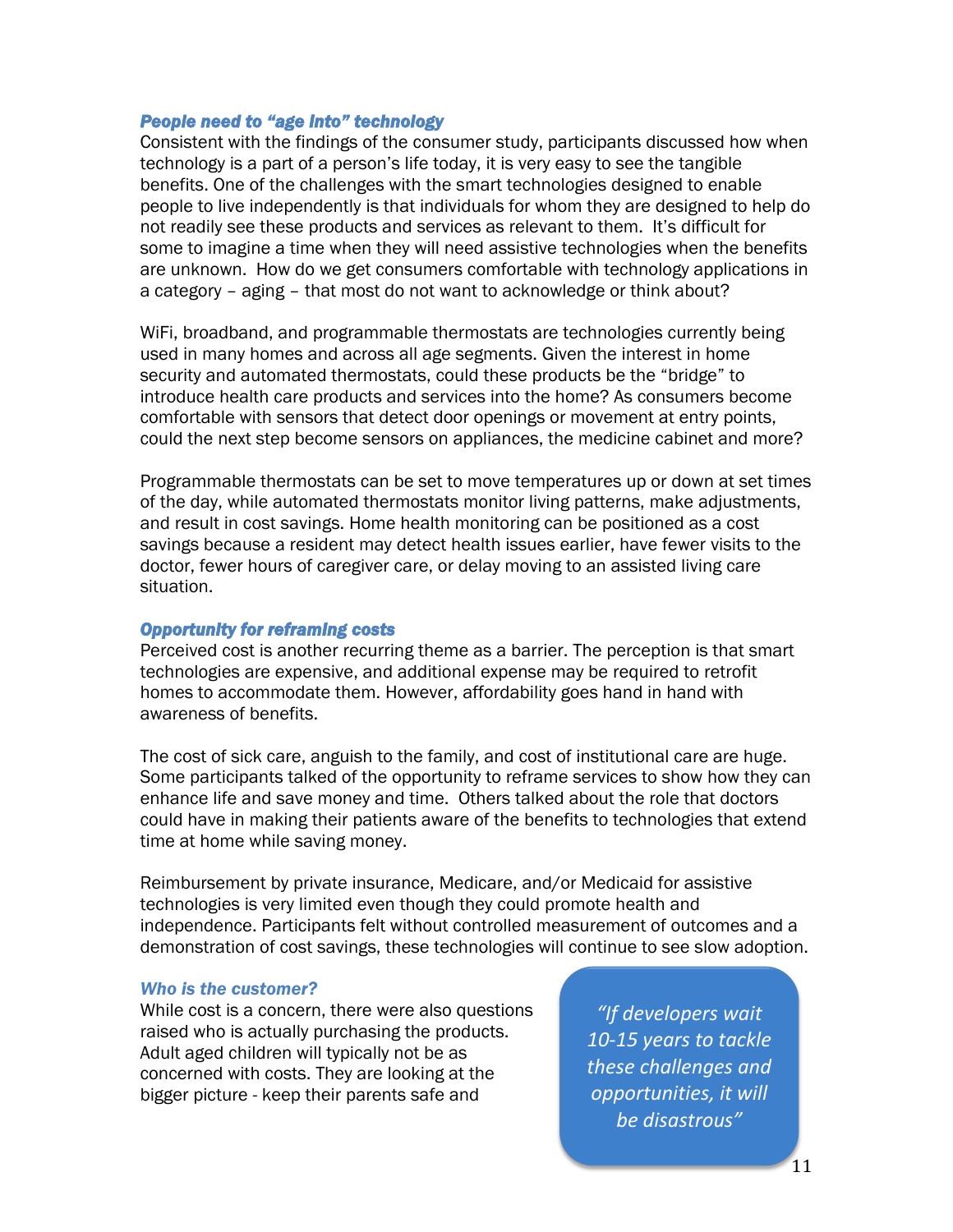independent, while providing peace of mind to themselves. The older adult, however, will care more about the costs involved and insurance reimbursement, an area that is still in the very early stages for smart home technologies. Until clinically driven evidence can prove better outcomes in environments that insurance will reimburse, adoption by the primary target will be more of an uphill battle.

## *A supplement, not a replacement*

Technology has its limitations, cautioned several. It can help support independent living, connect to services and to loved ones, and reduce costs associated with caregiving hours, but it does not replace the innate need for regular human contact and human touch. Any systemic solution would need to include regular contact such as being delivered through promising models in the senior "village" movement, which coordinates volunteers and others to provide older residents/neighbors with services that help them live independently for an annual membership fee, averaging \$435 and ranging from \$50-\$15006.

# Key Takeaways

l

- Most believe "community" should be defined as neighborhood when we think about and plan for connecting people from their homes to their communities.
- Invasive is how most target consumers view new technology and applications for aging in their homes, especially if they are for tracking and monitoring purposes. There's an opportunity for repositioning and design thinking if such devices or services are to become more widely accepted.
- Consumers need education, delivered in a way that is relevant, on new technologies that will enhance and/or ease their daily lives.
- Health care partners, especially payers, need to be part of any outcome evaluation demonstration that is designed to measure better health outcomes and cost savings.
- Builders should consider opportunities to install "aging well" infrastructure during new construction when it is cheaper to do so. Examples include blocking in bathroom walls to accommodate grab bars, infrastructure wiring for security cameras and sensors (as well as home theater controls), and stacked closets for future elevator installation.
- Product developers should be mindful of their dual audiences the older adult and the adult children – and the need to communicate and market differently to each. A response service for an older adult may be positioned as a monitoring device to an adult child.

<sup>6</sup> Snelling, Sherri. "The Village Movement: Redefining Aging in Place, NextAvenue.org, June 8, 2012.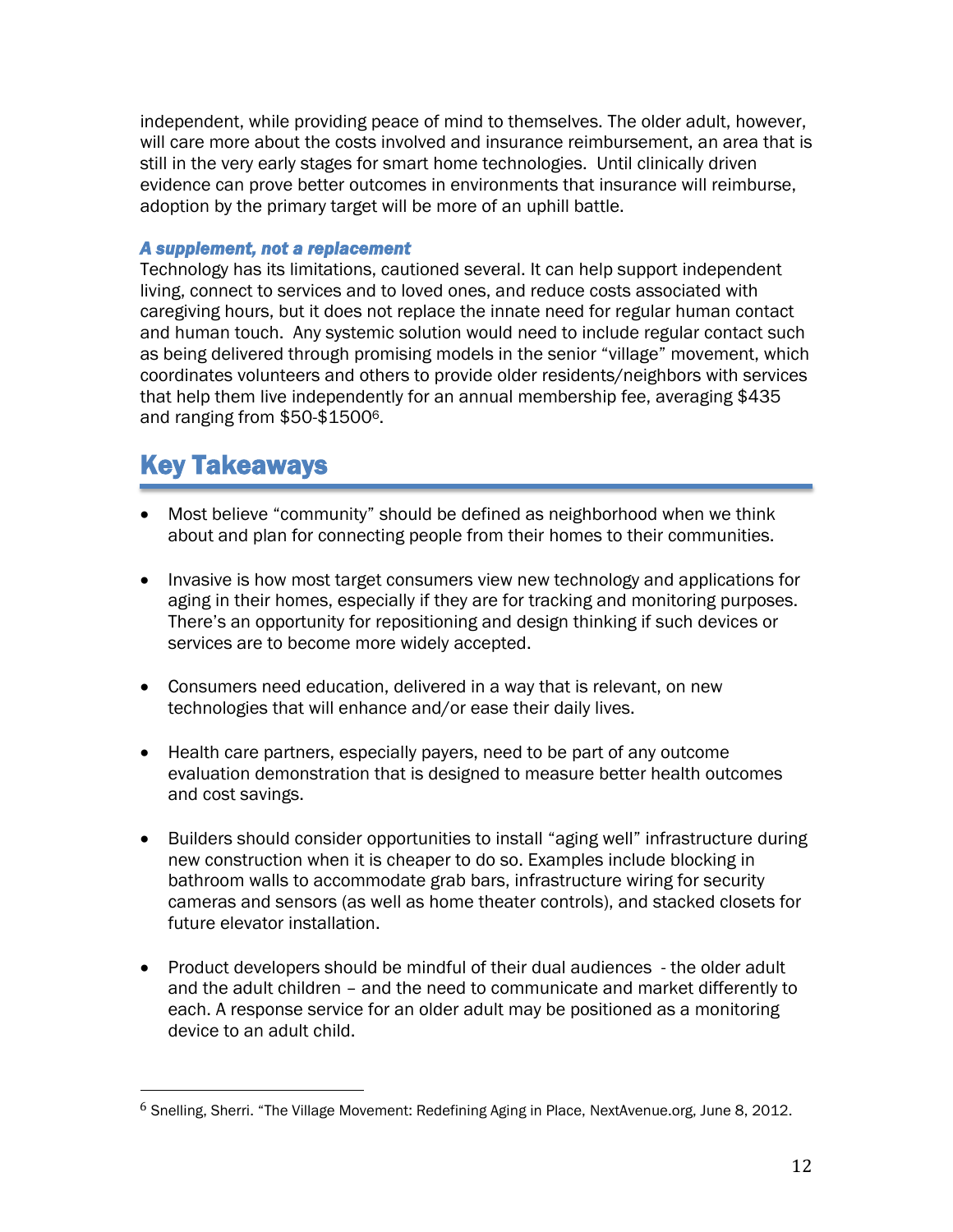• Solutions that are intergenerational in design are likely to be adopted more quickly. Sleek, modern wearable technologies designed for athletes could be the same wearable technologies that flag a change in blood pressure, an issue with balance, or change in skin acidity. Products used by boomers today for fitness and wellness could become familiar, personal health monitoring devices for use in their 80's and 90's.

# Next Steps

Building on the study findings and recommendations from session participants, Philips and GSEI are evaluating the following next steps:

- Designing a pilot project(s) or "living lab" to demonstrate the benefits of smart technologies and establish a framework for creating ideal connections to the community. Documenting the best practices with specific case studies and examples, all with an eye toward measurement of outcomes.
- Forming a coalition to include Philips, Georgetown, AARP, Centers for Medicare and Medicaid Services (CMS) and other major sector leaders to create a research infrastructure that shares what is working, defines what is the desired end state, determines who needs to be engaged, and move the desired end state vision forward.
- Leveraging existing public/private partnerships, e.g. U.S. Environmental Protection Agency (EPA), U.S. Department of Housing and Urban Development (HUD), U.S. Department of Transportation, and U.S. Department of Energy, all of which have public dollars against similar initiatives, and adding the missing health and service provider sectors to the mix.
- Identifying the most promising solutions and models on the ground and spreading the knowledge to cities, their planners, and their developers.
- Continuing the conversation with an upcoming "Aging Well Expert Session" focused around the topic of caregiving.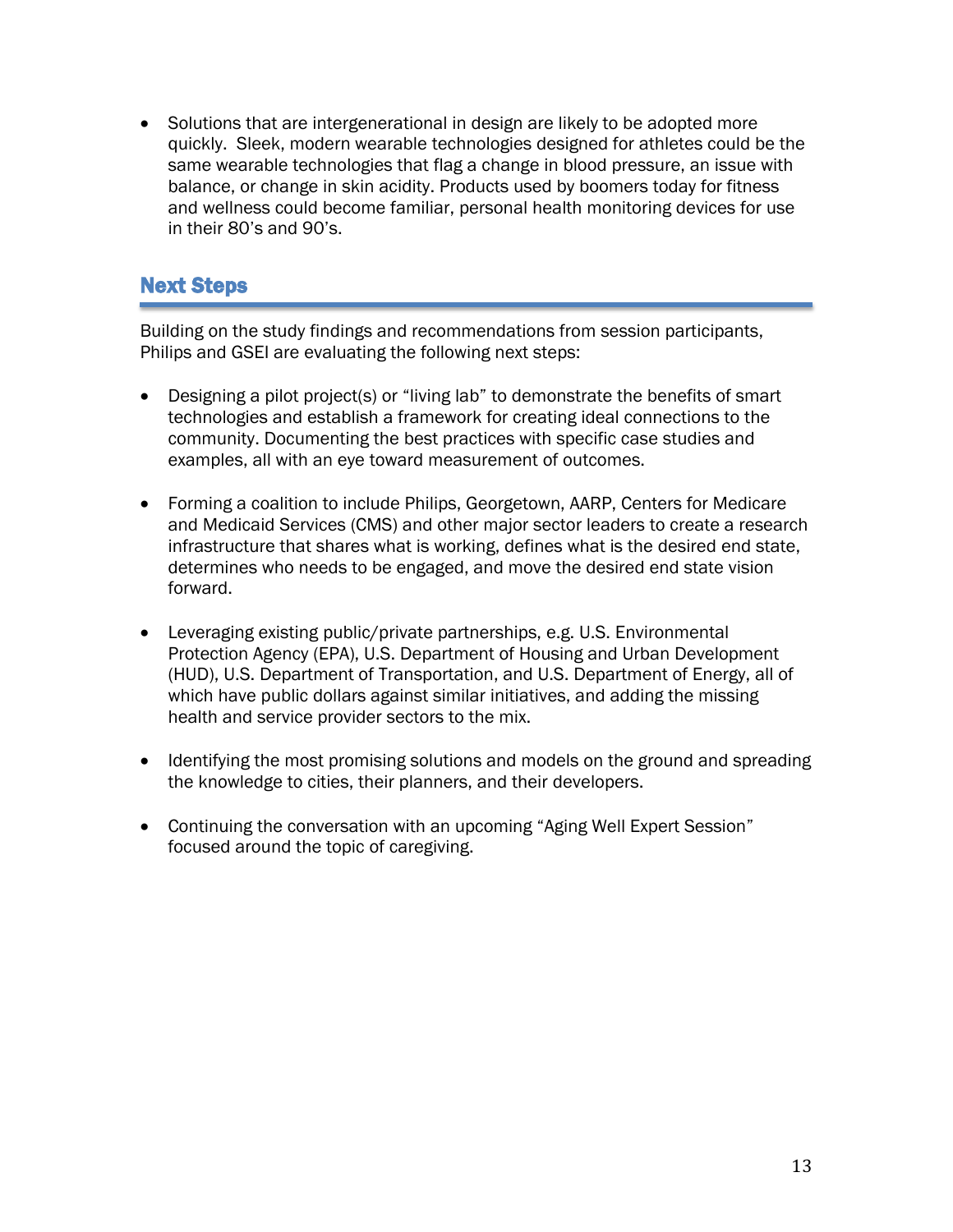# Developers and Industry Experts Interviewed for Philips-Georgetown Aging Well Session: "Creating Connected Communities for Aging Well"

- Gary Campbell, Chief Operating Officer, Gilbert Campbell Real Estate (MA)
- Vicki Davis, President, Urban Atlantic (MD)
- James Graham-Yooll, Owner, Rembrandt Builders (MD)
- John McIlwain, Senior Resident Fellow, J. Ronald Terwilliger Chair for Housing, Urban Land Institute (NY)
- Heather Personne, Principal, Evergreen (AZ)
- Ken Hubbard, Senior Managing Director, Hines (NY)
- Thom McKay, Vice President, Marketing, Edens (MD)
- John McLinden, President, StreetScape (IL)
- Scott Stewart, Founder and Managing Partner, Capitol Seniors Housing (DC)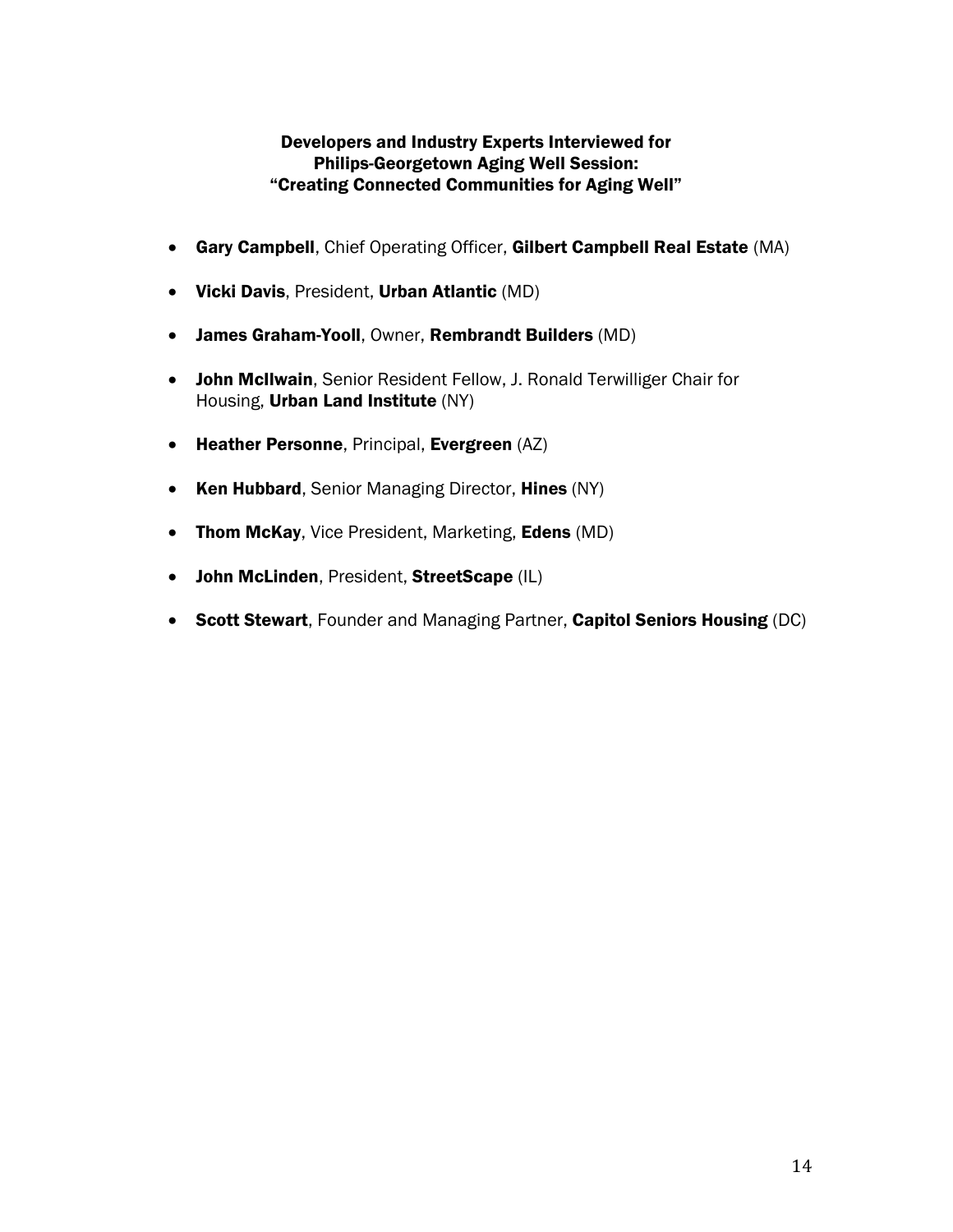# **Aging Well Working Session Series: Housing and Infrastructure May 13, 2014**

## **Roundtable Participants**

- **1. Majd Alwan**, Senior Vice President of Technology and Executive Director, **Center for Aging Technology Services (CAST)**
- **2. Elizabeth Blazevich**, Director, Center for Design and the City; Program Director, Sustainable Cities Design Academy, **American Architectural Foundation**
- **3. Ron Bogle**, President & CEO, **American Architectural Foundation**
- **4. Uwe Brandes**, Founding Executive Director, **Georgetown's Urban and Regional Planning Graduate Program**
- **5. Mae Carpenter**, Commissioner, **Department of Senior Programs and Services, Westchester County**, New York
- **6. Cindy Crump,** Founder, **Aframe Digital**
- **7. Vicki Davis**, President, **Urban Atlantic**
- **8. Dennis Domer**, Professor, New Cities; Long Life Communities, **University of Kansas**
- **9. Mark Emery**, Innovation Program Director, **Philips**
- **10. Graham Evans,** Vice President, New Markets, **Relay Foods**
- **11. Elinor Ginzler**, Director, Cahnmann Center for Supportive Services, **Jewish Council for Aging**
- **12. Ron Goldberg**, Communications Director, **Z-Wave Alliance**
- **13. Scott Hall**, General Manager, **Zipcar**
- **14. David Hoglund**, President & COO, **Perkins Eastman**
- **15. Robert Karen**, Managing Director, **Symphony Development Group**
- **16. Jeffrey Kaye**, ORCATECH Director, **Oregon Center for Aging & Technology (ORATECH)**
- **17. Bill Kelly,** President and Co-Founder, **Stewards of Affordable Housing for the Future (SAHF)**
- **18. Nancy Leamond**, EVP, State and National Group, **AARP**
- **19. Tony Lee**, Senior Manager, Sr. Manager, Federal Government Relations, Home Healthcare Solutions, **Philips**
- **20. Liddy Manson**, President, **BeClose**
- **21. Ladan Manteghi,** Executive Director, **Georgetown's Global Social Enterprise Initiative**
- **22. Maureen McAvey,** Bucksbaum Family Chair for Retail, **Urban Land Institute**
- **23. Ellen McCarthy**, Acting Director of the **DC Office of Planning**
- **24. John McLindon**, President, **Streetscape Development**
- **25. Robert McNulty**, President, **Partners for Livable Communities**
- **26. Lindsey Mosby**, Executive Director, Innovation Strategy Group, **frog design**
- **27. Bill Novelli,** Founder, **Georgetown Global Social Enterprise Initiative and Professor of Practice**